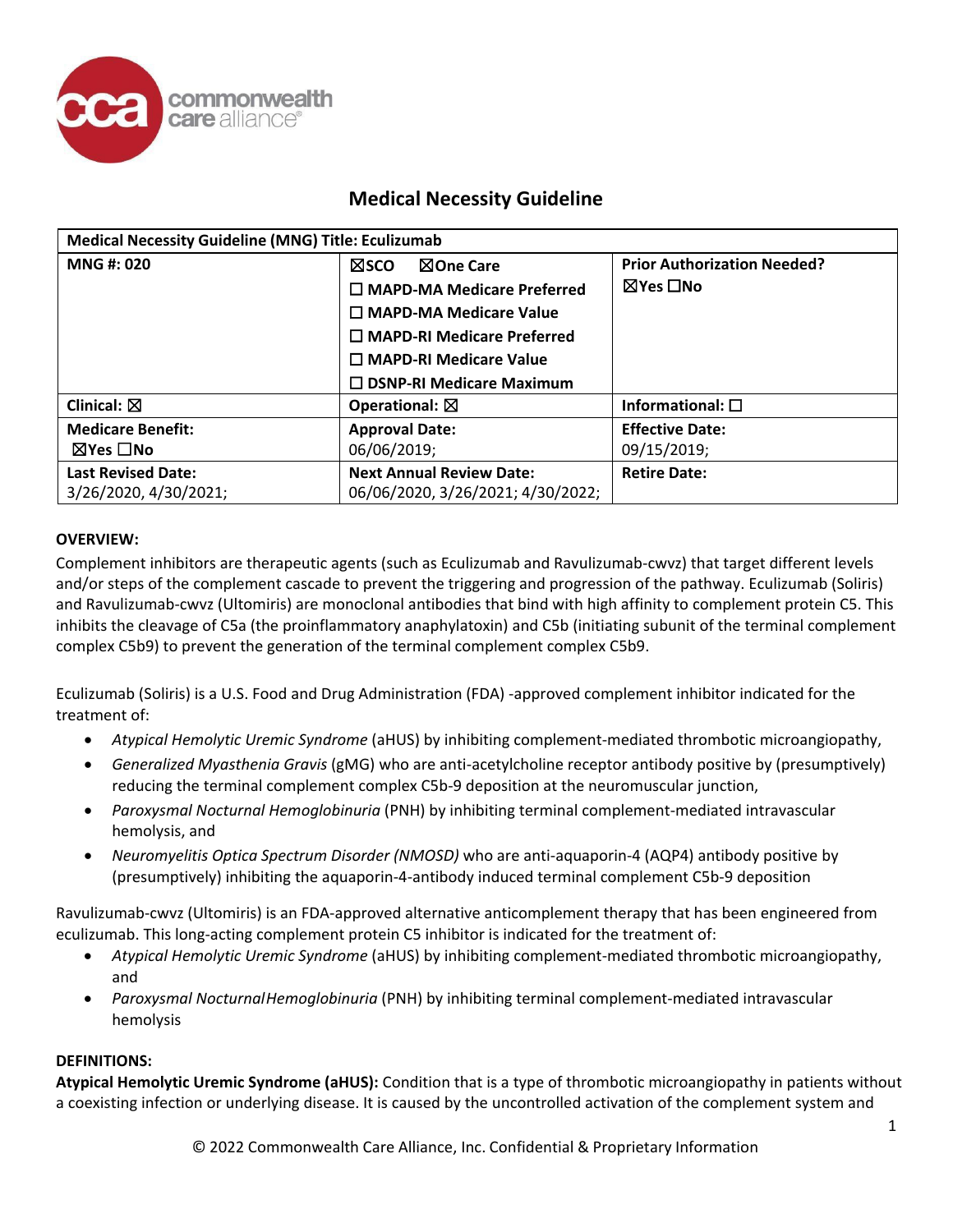

results in nonimmune hemolytic anemia, thrombocytopenia, and organ damage (predominantly renal failure).

**Generalized Myasthenia Gravis (gMG):** Autoimmune disorder that affects the neuromuscular junction and is characterized by generalized weakness of the skeletal and extraocular muscles.

**Paroxysmal Nocturnal Hemoglobinuria (PNH):** Rare acquired clonal disorder of the hematopoietic stem cell that is associated with hemolytic anemia, bone marrow failure, and thrombosis.

**Neuromyelitis Optica Spectrum Disorder (NMOSD):** Rare inflammatory disorders of the central nervous system that is characterized by severe and necrotizing immune-mediated demyelination that result in axonal damage that predominantly target the optic nerves and spinal cord.

#### **DECISION GUIDELINES:**

#### **Clinical Coverage Criteria:**

Commonwealth Care Alliance may cover the use of Eculizumab (Soliris) or Ravulizumab-cvwz (Ultomiris) for the treatment of **Atypical Hemolytic Uremic Syndrome (aHUS)**, when all the following criteria are met:

- Documented diagnosis of atypical hemolytic uremic syndrome, AND
- The prescribing physician is a hematologist or nephrologist, AND
- The prescribing physician is enrolled in the Soliris and/or Ultomiris REMS program, AND
- The member has been vaccinated against meningococcal infection (at least 2 weeks prior to initiating treatment if not previously vaccinated), AND
- The member does not have Shiga Toxin E. coli related hemolytic uremic syndrome (STEC-HUS)

Commonwealth Care Alliance may cover the use of Eculizumab (Soliris) for the treatment of **Generalized Myasthenia Gravis (gMG)**, when all the following criteria are met:

- Documented diagnosis of generalized myasthenia gravis (gMG), AND
- Documentation of a positive serologic test for anti-acetylcholine antibodies, AND
- Documentation of Myasthenia Gravis Foundation of America (MGFA) Clinical Classification Class II to IV gMG, AND
- Documentation of Myasthenia Gravis Activities of Daily Living (MG-ADL) total score ≥6, AND
- The prescribing physician is a neurologist, AND
- The prescribing physician is enrolled in the Soliris REMS program, AND
- Documentation of at least one of the following, AND:
	- $\circ$  Previous trial at least 12 months ago of one or more immunosuppressive therapies as a monotherapy or in combination, OR
		- **IMMUNO EXAGO EXAGO EXAGO EXAGO EXAGO EXAGO EXAGO EXAGO EXAGO EXAGO EXAGO EXAGO EXAGO EXAGO EXAGO EXAGO EXAGO EXAGO EXAGO EXAGO EXAGO EXAGO EXAGO EXAGO EXAGO EXAGO EXAGO EXAGO EXAGO EXAGO EXAGO EXAGO EXAGO EXAGO EXAGO EXAG**
	- $\circ$  Previous trial of one immunosuppressive therapy for at least 12 months
		- **IMMUNOSUPPRESSIVE therapies: Chronic plasmapheresis, Plasma exchange, Intravenous** immunoglobulin without symptom control
- The member has been vaccinated against meningococcal infection (at least 2 weeks prior to initiating treatment if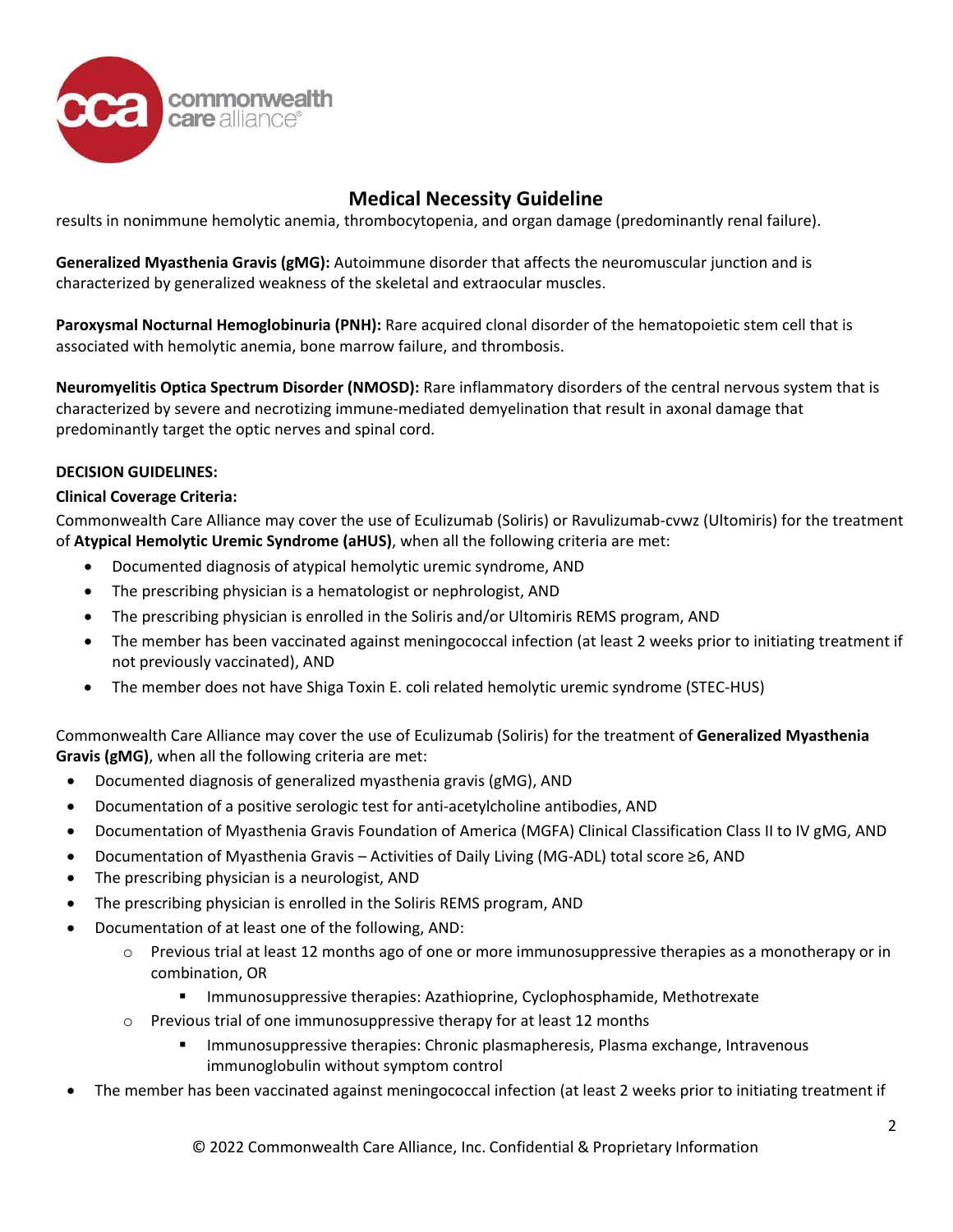

not previously vaccinated)

Commonwealth Care Alliance may cover the use of Eculizumab (Soliris) or Ravulizumab-cwvz (Ultomiris) for the treatment of **Paroxysmal Nocturnal Hemoglobinuria (PNH)**, when all the following criteria are met:

- Documented diagnosis of paroxysmal nocturnal hemoglobinuria (PNH), AND
- Diagnosis must be confirmed by flow cytometry of peripheral blood to detect the absence or severe deficiency of ≥ 2 glycosylphosphatidylinositol anchored proteins (GPI-APs) on ≥ 2 blood cell lineages, AND
- The prescribing physician is a hematologist or nephrologist, AND
- The prescribing physician is enrolled in the Soliris and/or Ultomiris REMS program, AND
- The member has been vaccinated against meningococcal infection (at least 2 weeks prior to initiating treatment if not previously vaccinated)

Commonwealth Care Alliance may cover the use of Eculizumab (Soliris) for the treatment of **Neuromyelitis Optica Spectrum Disorder (NMOSD)**, when all the following criteria are met:

- Documented diagnosis of neuromyelitis optica spectrum disorder (NMOSD), AND
- Documentation of a positive serological test for anti-aquaporin-4 immunoglobulin G (AQP4-IgG) antibodies, AND
- Documentation that the member exhibits one the following core clinical characteristics of, AND:
	- $\circ$  Conditions: Optic neuritis, acute myelitis, area postrema syndrome, acute brainstem syndrome, symptomatic narcolepsy or acute dicephalic clinical syndrome with NMOSD-typical diencephalic MRI lesions, OR symptomatic cerebral syndrome with NMOSD-typical brain lesions
- The prescribing physician is a neurologist or ophthalmologist, AND
- The prescribing physician is enrolled in the Soliris REMS program, AND
- The member has been vaccinated against meningococcal infection (at least 2 weeks prior to initiating treatment if not previously vaccinated)

Note that the primary care physician may prescribe the corresponding complement inhibitor as long as there is documentation (in the form of office notes or its equivalent) or record of active and regular consultation with the appropriate specialist.

#### **LIMITATIONS/EXCLUSIONS:**

Commonwealth Care Alliance will not cover the use of Eculizumab (Soliris) or Ravulizumab-cwvz (Ultomiris), under the following conditions, including but not limited to:

- For the treatment of patients with Shiga Toxin E. coli related hemolytic uremic syndrome (STEC-HUS),
- If the member is receiving combination complement inhibitor therapy,
- If the member has unresolved serious Neisseria meningitidis infection,
- If the member has any other systemic infection, OR
- If the member is not currently vaccinated against Neisseria meningitidis (unless the risks of delaying treatment outweigh the risks of developing a meningococcal infection)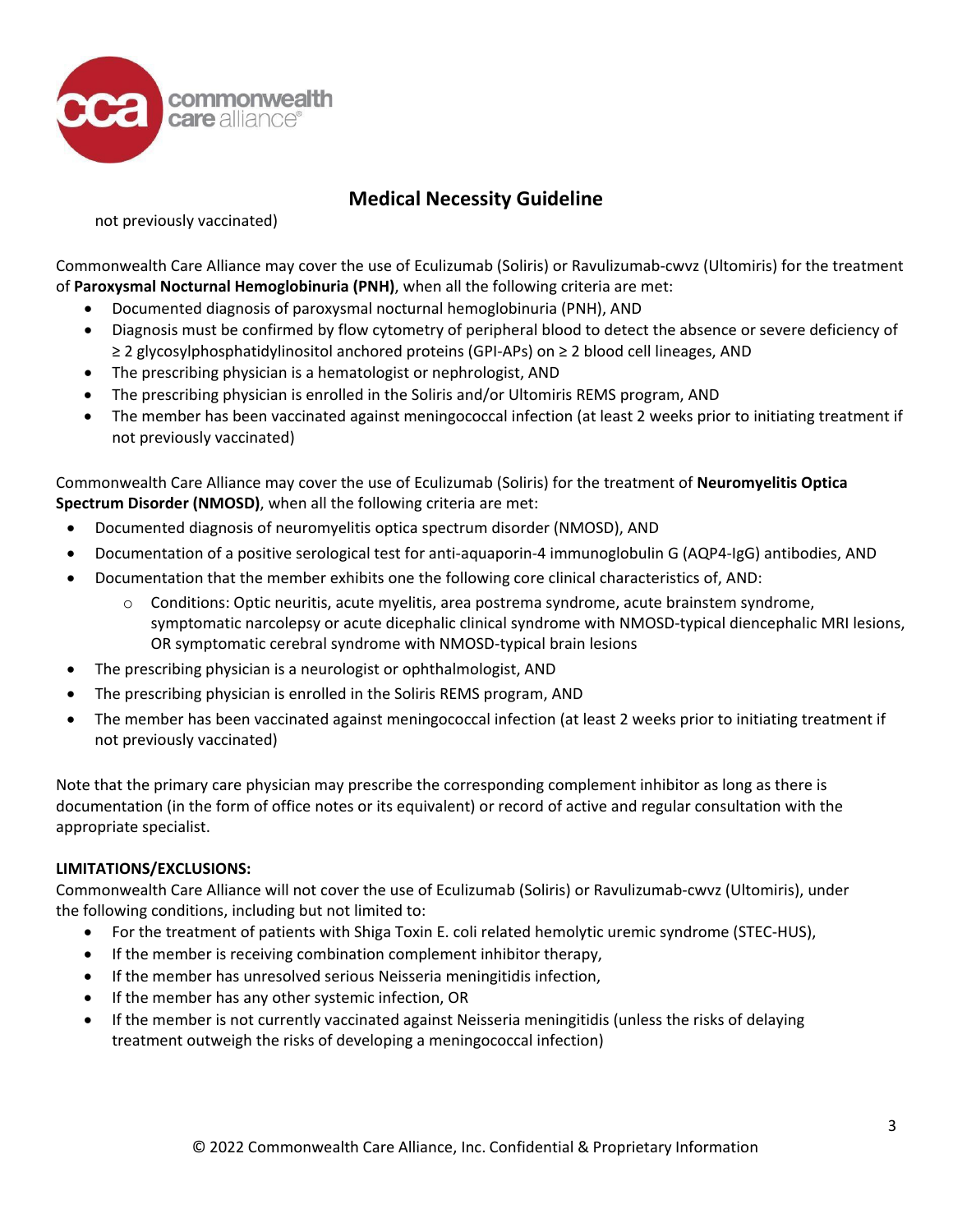

#### **AUTHORIZATION:**

The following list(s) of codes is provided for reference purposes only and may not be all inclusive. Listing of a code in this guideline does not signify that the service described by the code is a covered or non-covered health service. Benefit coverage for health services is determined by the member specific benefit plan document and applicable laws that may require coverage for a specific service. The inclusion of a code does not imply any right to reimbursement or guarantee claim payment. This Medical Necessity Guideline is subject to all applicable Plan Policies and Guidelines, including requirements for prior authorization and other requirements in Provider's agreement with the Plan (including complying with Plan's Provider Manual specifications).

| <b>HCPCS Code</b> | <b>Description</b>                 |
|-------------------|------------------------------------|
| J1300             | Injection, Eculizumab, 10 mg       |
| J1303             | Injection, Ravulizumab-cwvz, 10 mg |

#### **Disclaimer:**

This Medical Necessity Guideline is not a rigid rule. As with all of CCA's criteria, the fact that a member does not meet these criteria does not, in and of itself, indicate that no coverage can be issued for these services. Providers are advised, however, that if they request services for any member who they know does not meet our criteria, the request should be accompanied by clear and convincing documentation of medical necessity. The preferred type of documentation is the letter of medical necessity, indicating that a request should be covered either because there is supporting science indicating medical necessity (supporting literature (full text preferred) should be attached to the request), or describing the member's unique clinical circumstances, and describing why this service or supply will be more effective and/or less costly than another service which would otherwise be covered. Note that both supporting scientific evidence and a description of the member's unique clinical circumstances will generally be required.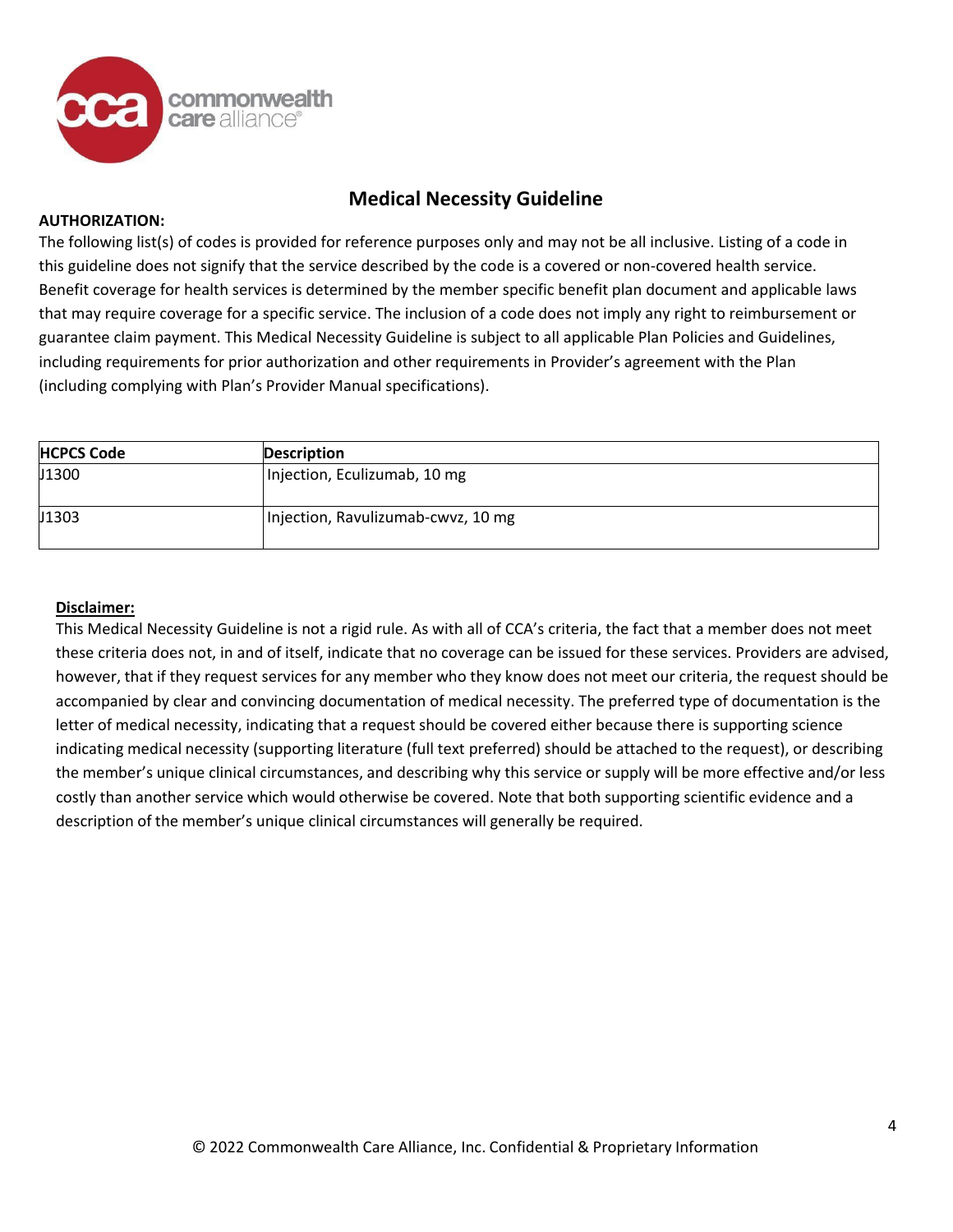

#### **RELATED REFERENCES:**

- 1. Brodsky, R. (2019). *Clinical manifestations and diagnosis of paroxysmal nocturnal hemoglobinuria.* Retrieved from https://www.uptodate.com/contents/clinical-manifestations-and-diagnosis-of-paroxysmal-nocturnalhemoglobinuria?search=paroxysmal%20nocturnal%20hemoglobinuria%20&source=search\_result&selectedTitle= 1~84&usage\_type=default&display\_rank=1
- 2. Callaghan, B., Shaughnessy, A., Rae-Grant, A., Freimer, M. (2018). *DynaMed: Myasthenia gravis.* Retrieved from https://www-dynamed-com.ahs.idm.oclc.org/topics/dmp-AN-T113873
- 3. DeZern, A., Fedorowicz, Z. & Aird, W. (2018). *DynaMed: Paroxysmal nocturnal hemoglobinuria*. Retrieved from https://www-dynamed-com.ahs.idm.oclc.org/topics/dmp-AN-T115903
- 4. Fakhouri, F., Delmas, Y., Provot, F., Barbet, C., Karras, A., Makdassi, R., Courivaud, C., Rifard, K., Servais, A., Allard, C., Besson, V., Cousin, M., Chatelet, V., Goujon, J., Coindre, J., Laurent, G., Loirat, C. & Fremeaux-Bacchi, V. (2014). Insights from the use in clinical practice of eculizumab in adult patients with atypical hemolytic uremic syndrome affecting the native kidneys: An analysis of 19 cases. *American Journal of Kidney Diseases, 63*(1): 40-48.
- 5. Gelfand, J., Fediriwicz, Z. & Aird, W. (2020). *DynaMed: Atypical hemolytic uremic syndrome*. Retrieved from [https://www-dyanmed-com.ahs.idm.oclc.org/topics/dmp-AN-T1559331207085.](https://www-dyanmed-com.ahs.idm.oclc.org/topics/dmp-AN-T1559331207085)
- 6. Gelfand, J., Fediriwicz, Z. & Rae-Grant, A. (2018). *DynaMed: Neuromyelitis optica spectrum disorders*. Retrieved from [https://www-dyanmed-com.ahs.idm.oclc.org/condition/topics/dmp-AN-T900356.](https://www-dyanmed-com.ahs.idm.oclc.org/condition/topics/dmp-AN-T900356)
- 7. Glisson, C. (2021). *Uptodate: Neuromyelitis optica spectrum disorders.* Retrieved from https://www.uptodate.com/contents/neuromyelitis-optica-spectrumdisorders?search=neuromyelitis%20optica%20spectrum%20disorders&source=search\_result&selectedTitle=1~40 &usage\_type=default&display\_rank=1
- 8. Hillmen, P., Muus, P., Duhrsen, U., Risitano, A., Schubert, J., Luzzatto, L., Schrezenmeier, H., Szer, J., Brodsky, R., Hill, A., Socie, G., Bessler, M., Rollins, S., Bell, L., Rother, R. & Young, N. (2007). Effect of the complement inhibitor in patients with paroxysmal nocturnal hemoglobinuria. *Blood, 110*(12): 4123-8.
- 9. Hillmen, P., Elebute, M., Kelly, R., Urbano-Ispizua, A., Hill, A., Rother, R., Khursigara, G., Fu, C., Omine, M., Browne, P. & Rosse, W. (2010). Long-term effect of the complement inhibitor eculizumab on kidney function in patients with paroxysmal nocturnal hemoglobinuria. *American Journal of Hematology, 85*(8): 553-9.
- 10. Hillman, P., Young, N., Schubert, J., Brodsky, R., Socie, G., Muus, P., Roth, A., Szer, J., Elebute, M., Nakamura, R., Browne, P., Risitano, A., Hill, A., Schrezenmeier, H., Fu, C., Maciejewski, J., Rollins, S., Mojcik, C., Rother, R. & Luzzatto, L. (2006). The complement inhibitor eculizumab in paroxysmal nocturnal hemoglobinuria. *New England Journal of Medicine, 355*(12): 1233-43.
- 11. Howard, J., Utsugisawa, K., Benatar, M., Murai, H., Barohn, R., Illa, I., Jacob, S., Vissing, J., Burns, T., Kissel, J., Muppidi, S., Nowak, R., O'Brien, F., Wang, J. & Mantegazza, R. (2017). Safety and efficacy of eculizumab in antiacetylcholine receptor antibody-positive refractory generalized myasthenia gravis (REGAIN): a phase 3, randomized, double-blind, placebo-controlled, multicentre study. *Lancet Neurology, 16*(12): 976-986.
- 12. Lee, J., Fontbrune, F., Lee, L., Pessoa, V., Gualandro, S., Fureder, W., Ptushkin, V., Rottinghaus, S., Volles, L., Shafner, L., Aguzzi, R., Pradhan, R., Schrezenmeier, H. & Hill, A. (2019). Ravulizumab (ALXN1210) vs eculizumab in adult patients with PNH naïve to complement inhibitors: The 301 study. *Blood, 133*(6): 530-539.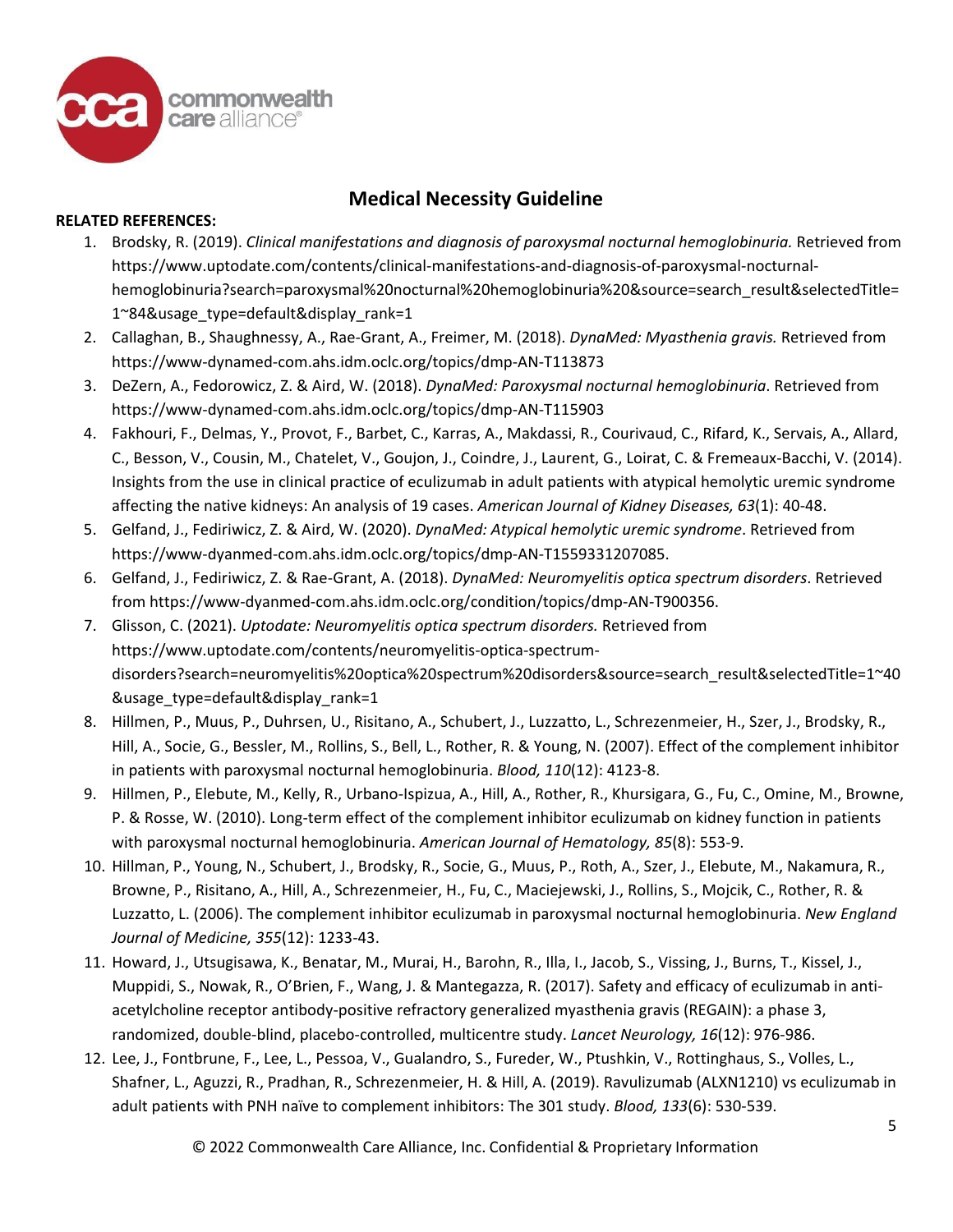

- 13. Legendre, C., Licht, C., Muss, P., Greenbaum, L., Babu, S., Bedrosian, C., Bingham, C., Cohen, D., Delmas, Y., Douglas, K., Eitner, F., Feldkamp, T., Fouque, D., Furman, R., Gaber, O., Herthelius, M., Hourmant, M., Karpman, D., Lebranchu, Y., Mariat, C., Menne, J., Moulin, B., Nurnberger, J., Ogawa, M., Remuzzi, G., Richard, T., Sberro-Soussan, R., Severino, B., Sheerin, N., Trivelli, A., Zimmerhackl, L., Goodship, T. & Loirat, C. (2013). Terminal complement inhibitor eculizumab in atypical hemolytic-uremic syndrome. *New England Journal of Medicine, 368*(23): 2169-81.
- 14. Loschi, M., Porcher, R., Barraco, F., Terriou, L., Mohty, M., Guibert, S., Mahe, B., Lemal, R., Dumas, P., Etienne, G., Jardin, F., Royer, B., Bordessoule, D., Rohrlich, P., Fornecker, L., Salanoubat, C., Maury, S., Cahn, J., Vincent, L., Sene, T., Rigaudeau, S., Nguyen, S., Lepretre, A., Mary, J., Corront, B., Socie, G. & Peffault de Latour, R. (2016). Impact of eculizumab treatment on paraoxysmal nocturnal hemoglobinuria: a treatment versus no-treatment study*. American Journal of Hematology, 91*(4): 366-70.
- 15. National Government Services. (2021). *Local coverage determination and article revisions September-October 2019.* Retrieved from<https://www.ngsmedicare.com/ngs/portal/ngsmedicare>
- 16. Pittock, S., Berthele, A., Fujihara, K., Kim, H., Levy, M., Palace, J., Nakashima, I., Terzi, M., Totolyan, N., Viswanathan, S., Wang, K., Pace, A., Fujita, K., Armstrong, R. & Wingerchuk, D. (2019). Eculizumab in aquaporin-4 positive neuromyelitis optica spectrum disorder*. New England Journal of Medicine, 381*(7): 614-625.
- 17. Rondeau, E., Scully, M., Ariceta, G., Barbour, T., Cataland, S., Heyne, N., Miyakawa, Y., Oritz, S., Swenson, E., Vallee, M., Yoon, S., Kavanagh, D. & Haller, H. (2020). The long-acting C5 inhibitor, ravulizumab, is effective and safe in adult patients with atypical hemolytic uremic syndrome naïve to complement inhibitor treatment. *Kidney International, 97*(6): 1287-1296.
- 18. U.S. Center for Medicare & Medicaid Services. (2019). *Local coverage article: Billing and coding: Eculizumab (A54548).* Retrieved from https://www.cms.gov/medicare-coverage-database/details/articledetails.aspx?articleId=54548&ver=16&DocID=A54548&bc =gAAAAAIAAAAA&
- 19. U.S. Center for Medicare & Medicaid Services. (2019). *Local coverage determination (LCD): Drugs and biologicals, coverage of, for label and off-label uses (L33394)*. Retrieved from https://www. cms.gov/medicare-coveragedatabase/details/lcd-details.aspx? LCDId=33394
- 20. U.S. Food and Drug Adminisration. (2017). *Soliris (eculizumab) injection, for intravenous use*. Retrieved from https://www.accessdata.fda.gov/drugsatfda\_docs/label/2017/125166s422lbl.pdf
- 21. U.S. Food and Drug Administration. (2018). *Ultomiris (ravulizumab-cwvz), for intravenous use*. Retrieved from https://www.accessdata.fda.gov/drugsatfda\_docs/label/2018/761108s000lbl.pdf
- 22. Walle, J., Delmas, Y., Ardissino, G., Wang, J., Kincaid, J. & Haller, H. (2017). Improved renal recovery in patients with atypical hemolytic uremic syndrome following rapid initiation of eculizumab treatment. *Journal of Nephrology, 30*(1): 127-134.
- 23. Weinshenker, B. (2018). *Neuromyelitis optica spectrum disorder (NMOSD).* Retrieved from [https://rarediseases.org/rare-d](https://rarediseases.org/rare-)iseases/neuromyelitis-optica/